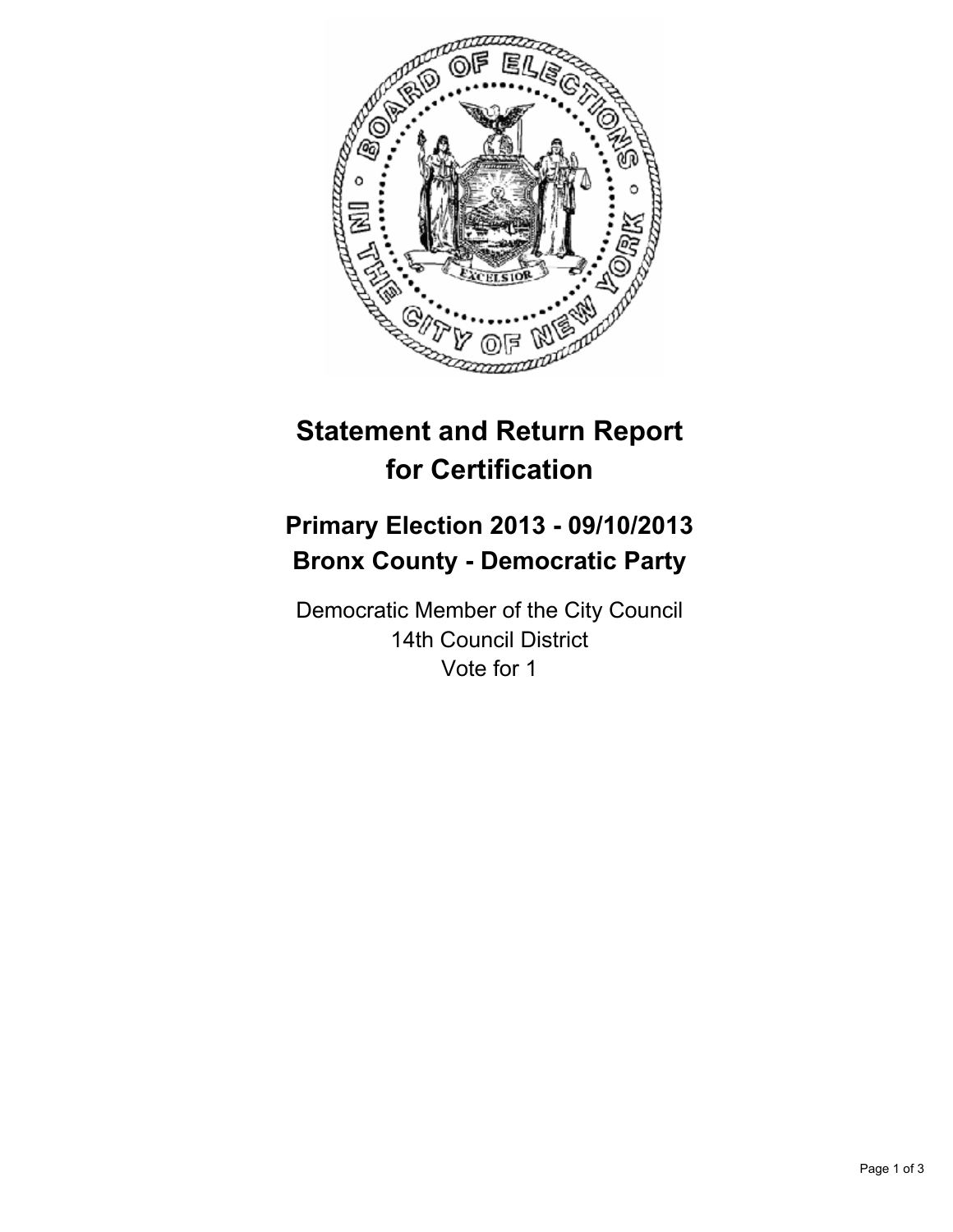

## **Assembly District 77**

| <b>Total Votes</b>          | 1.196 |
|-----------------------------|-------|
| VANESSA GIBSON (WRITE-IN)   |       |
| PEDRO ALVAREZ (WRITE-IN)    | 2     |
| NAALMAT MOHAMMED (WRITE-IN) |       |
| <b>ISRAEL MARTINEZ</b>      | 353   |
| <b>FERNANDO CABRERA</b>     | 839   |
| <b>AFFIDAVIT</b>            | 46    |
| SPECIAL PRESIDENTIAL        | 0     |
| FFDFRAI                     | 0     |
| ABSENTEE/MILITARY           | 27    |
| <b>EMERGENCY</b>            | 22    |

## **Assembly District 78**

| <b>EMERGENCY</b>          | 38    |
|---------------------------|-------|
| ABSENTEE/MILITARY         | 66    |
| <b>FEDERAL</b>            | 0     |
| SPECIAL PRESIDENTIAL      | 0     |
| <b>AFFIDAVIT</b>          | 50    |
| <b>FERNANDO CABRERA</b>   | 1,194 |
| <b>ISRAEL MARTINEZ</b>    | 347   |
| RITCHIE TORRES (WRITE-IN) |       |
| <b>Total Votes</b>        | 1.542 |

## **Assembly District 81**

| <b>EMERGENCY</b>        | 0   |
|-------------------------|-----|
| ABSENTEE/MILITARY       | 69  |
| <b>FEDERAL</b>          | 0   |
| SPECIAL PRESIDENTIAL    | 0   |
| AFFIDAVIT               | 22  |
| <b>FERNANDO CABRERA</b> | 647 |
| <b>ISRAEL MARTINEZ</b>  | 221 |
| <b>Total Votes</b>      | 868 |

### **Assembly District 86**

| <b>EMERGENCY</b>          | 197   |
|---------------------------|-------|
| ABSENTEE/MILITARY         | 57    |
| <b>FEDERAL</b>            | 0     |
| SPECIAL PRESIDENTIAL      | 0     |
| AFFIDAVIT                 | 77    |
| FERNANDO CABRERA          | 1,799 |
| <b>ISRAEL MARTINEZ</b>    | 586   |
| VANESSA GIBSON (WRITE-IN) |       |
| <b>Total Votes</b>        | 2.386 |